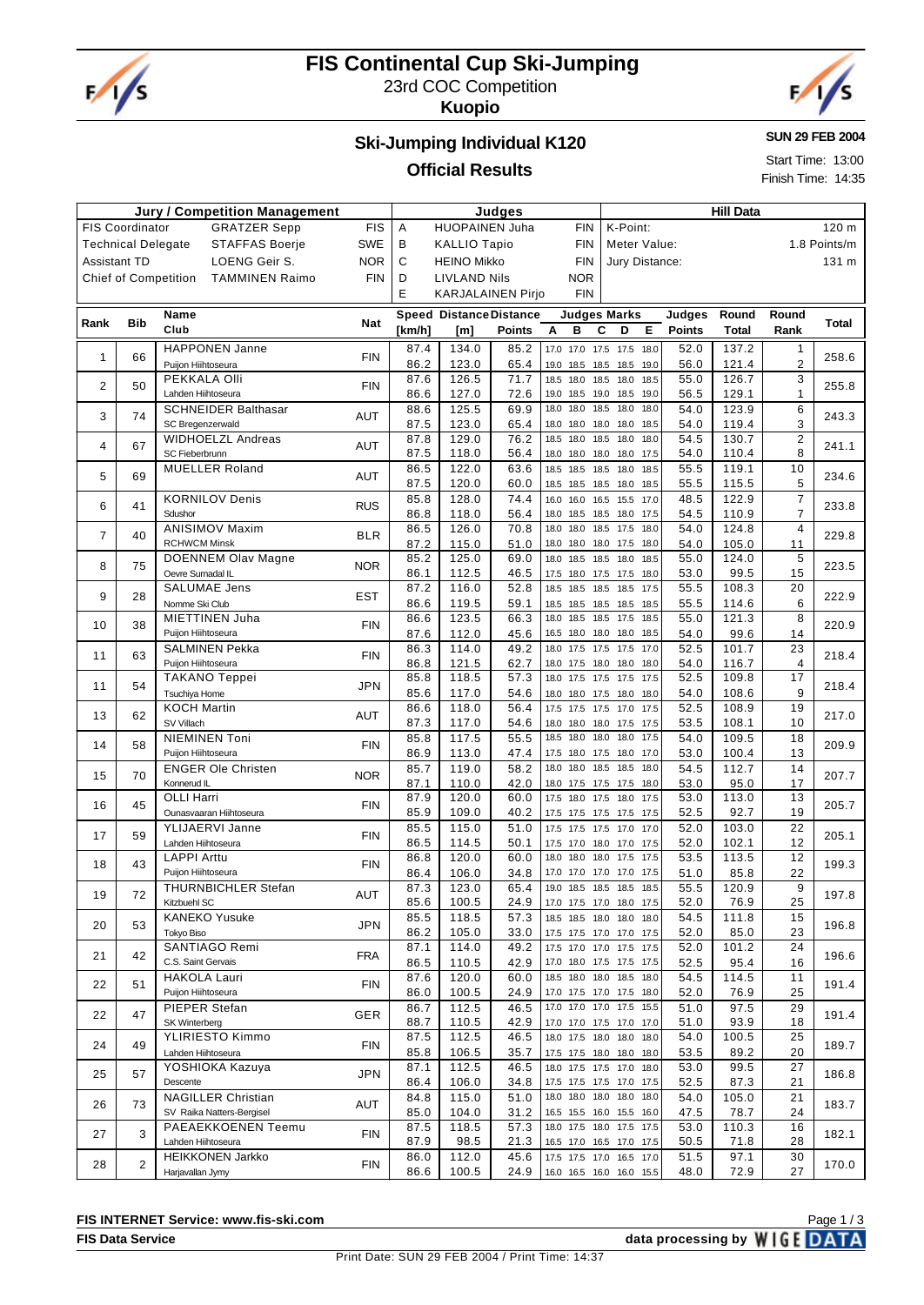

# **FIS Continental Cup Ski-Jumping** 23rd COC Competition

**Kuopio**



**SUN 29 FEB 2004**

Start Time: 13:00 Finish Time: 14:35

#### **Ski-Jumping Individual K120**

### **Official Results**

| Rank | Bib            | Name<br>Club                                      | Nat        | [km/h]       | <b>Speed Distance Distance</b><br>[m] | Points       | Α | <b>Judges Marks</b><br>в                             | C | D | Е. | Judges<br><b>Points</b> | Round<br>Total | Round<br>Rank | Total |
|------|----------------|---------------------------------------------------|------------|--------------|---------------------------------------|--------------|---|------------------------------------------------------|---|---|----|-------------------------|----------------|---------------|-------|
| 29   | 37             | <b>VOGEL Marc</b><br>Einsiedeln                   | SUI        | 84.8<br>85.8 | 112.0<br>95.0                         | 45.6<br>15.0 |   | 18.0 18.0 18.0 18.0 17.5<br>17.0 17.0 16.5 17.0 17.5 |   |   |    | 54.0<br>51.0            | 99.6<br>66.0   | 26<br>29      | 165.6 |
| 30   | $\mathbf{1}$   | <b>HUCZKOWSKI Herman</b>                          | <b>FIN</b> | 87.5<br>86.2 | 112.0<br>95.0                         | 45.6<br>15.0 |   | 17.5 17.5 17.5 17.5 17.0<br>16.0 16.5 16.5 16.5 16.0 |   |   |    | 52.5<br>49.0            | 98.1<br>64.0   | 28<br>30      | 162.1 |
| 31   | 52             | DLUGOPOLSKI Krystian<br>AZS AWF Katowice          | POL        | 87.6         | 111.0                                 | 43.8         |   | 18.0 17.5 17.0 17.5 18.0                             |   |   |    | 53.0                    | 96.8           | 31            | 96.8  |
| 32   | 56             | ICHINOHE Tsuyoshi<br>Eins                         | <b>JPN</b> | 85.9         | 111.0                                 | 43.8         |   | 17.5 17.5 17.0 16.5 17.0                             |   |   |    | 51.5                    | 95.3           | 32            | 95.3  |
| 33   | 22             | <b>TSCHAADAEV Piotr</b>                           | <b>BLR</b> | 85.3         | 111.0                                 | 43.8         |   | 17.0 17.5 17.0 16.5 17.0                             |   |   |    | 51.0                    | 94.8           | 33            | 94.8  |
| 34   | 30             | <b>LAZZARONI David</b><br>Autrans                 | <b>FRA</b> | 87.1         | 109.5                                 | 41.1         |   | 17.0 17.5 17.5 17.5 18.0                             |   |   |    | 52.5                    | 93.6           | 34            | 93.6  |
| 35   | 68             | <b>HANSEN Kim-Roar</b><br>Lier IL                 | <b>NOR</b> | 85.4         | 109.0                                 | 40.2         |   | 18.0 18.0 17.0 17.0 17.5                             |   |   |    | 52.5                    | 92.7           | 35            | 92.7  |
| 36   | 26             | <b>EGEBERG Tommy</b><br>Vikersund IF              | <b>NOR</b> | 86.5         | 109.0                                 | 40.2         |   | 17.0 18.0 17.5 17.5 16.5                             |   |   |    | 52.0                    | 92.2           | 36            | 92.2  |
| 37   | 32             | <b>WANGEN Erik Leine</b><br>Vikersund IF          | <b>NOR</b> | 86.5         | 108.5                                 | 39.3         |   | 17.5 17.5 17.5 17.0 16.5                             |   |   |    | 52.0                    | 91.3           | 37            | 91.3  |
| 38   | 55             | NISHISHITA Kazuki<br>NIHON KUCHO                  | <b>JPN</b> | 86.6         | 107.5                                 | 37.5         |   | 17.5 18.0 17.0 17.5 18.0                             |   |   |    | 53.0                    | 90.5           | 38            | 90.5  |
| 39   | 71             | <b>BADER Ferdinand</b><br>SC Auerbach             | <b>GER</b> | 86.8         | 108.5                                 | 39.3         |   | 17.5 17.0 17.0 17.0 16.5                             |   |   |    | 51.0                    | 90.3           | 39            | 90.3  |
| 39   | 13             | <b>ZUPAN Primoz</b><br>SK Triglav Kranj           | <b>SLO</b> | 87.5         | 108.5                                 | 39.3         |   | 16.0 18.0 17.5 17.0 16.5                             |   |   |    | 51.0                    | 90.3           | 39            | 90.3  |
| 41   | 34             | <b>DESSUM Nicolas</b><br>Douanes CS Courchevel    | <b>FRA</b> | 85.6         | 109.5                                 | 41.1         |   | 16.0 16.0 16.5 17.0 16.5                             |   |   |    | 49.0                    | 90.1           | 41            | 90.1  |
| 42   | 65             | <b>METZLER Bernhard</b><br><b>WSV Andelsbuch</b>  | AUT        | 85.9         | 107.0                                 | 36.6         |   | 17.5 17.5 17.5 18.0 16.5                             |   |   |    | 52.5                    | 89.1           | 42            | 89.1  |
| 43   | 64             | <b>ZUPAN Bine</b><br>Triglav Kranj                | <b>SLO</b> | 87.1         | 107.5                                 | 37.5         |   | 17.0 17.5 17.0 17.5 17.0                             |   |   |    | 51.5                    | 89.0           | 43            | 89.0  |
| 44   | 17             | <b>AREN Andreas</b><br>Holmens IF                 | <b>SWE</b> | 86.3         | 107.0                                 | 36.6         |   | 17.0 17.0 17.0 16.5 16.5                             |   |   |    | 50.5                    | 87.1           | 44            | 87.1  |
| 45   | 48             | PETRAT Hans<br>WSV Oberaudorf                     | GER        | 87.3         | 107.5                                 | 37.5         |   | 16.5 17.0 16.5 16.5 16.0                             |   |   |    | 49.5                    | 87.0           | 45            | 87.0  |
| 46   | 44             | <b>URBANC Rok</b><br>Triglav Kranj                | <b>SLO</b> | 86.6         | 106.0                                 | 34.8         |   | 17.0 17.0 17.0 17.0 17.0                             |   |   |    | 51.0                    | 85.8           | 46            | 85.8  |
| 47   | 61             | <b>FORFANG Daniel</b><br>Tromsoe Skiklubb         | <b>NOR</b> | 86.5         | 106.0                                 | 34.8         |   | 17.0 16.5 16.5 17.0 16.5                             |   |   |    | 50.0                    | 84.8           | 47            | 84.8  |
| 48   | 31             | <b>KEITURI Kalle</b><br>Team Kaseva               | <b>FIN</b> | 87.2         | 102.5                                 | 28.5         |   | 17.5 18.0 17.5 17.5 18.0                             |   |   |    | 53.0                    | 81.5           | 48            | 81.5  |
| 49   | 6              | <b>HUUSKONEN Lassi</b><br>Puijon Hiihtoseura      | <b>FIN</b> | 88.5         | 104.0                                 | 31.2         |   | 16.0 16.5 16.5 16.5 16.0                             |   |   |    | 49.0                    | 80.2           | 49            | 80.2  |
| 50   | 46             | <b>TAJNER Wojciech</b><br>KS Wisla Ustronianka    | POL        | 87.4         | 103.0                                 | 29.4         |   | 17.0 17.0 16.5 16.5 16.5                             |   |   |    | 50.0                    | 79.4           | 50            | 79.4  |
| 51   | 24             | <b>IKONEN Joonas</b><br>Puijon Hiihtoseura        | <b>FIN</b> | 85.9         | 102.5                                 | 28.5         |   | 16.0 17.0 17.0 16.5 17.0                             |   |   |    | 50.5                    | 79.0           | 51            | 79.0  |
| 52   | 33             | LI Yang                                           | <b>CHN</b> | 85.2         | 101.0                                 | 25.8         |   | 17.0 18.0 17.0 17.0 17.0                             |   |   |    | 51.0                    | 76.8           | 52            | 76.8  |
| 53   | 39             | <b>KALTENBOECK Bastian</b><br>SC Bischofshofen    | AUT        | 85.2         | 102.5                                 | 28.5         |   | 16.5 15.5 15.0 16.0 13.5                             |   |   |    | 46.5                    | 75.0           | 53            | 75.0  |
| 54   | 36             | MUSIOL Julian<br>SC Zella-Mehlis                  | <b>GER</b> | 86.4         | 100.0                                 | 24.0         |   | 17.0 17.0 17.0 16.5 16.5                             |   |   |    | 50.5                    | 74.5           | 54            | 74.5  |
| 55   | 60             | RUTKOWSKI Mateusz                                 | POL        | 87.1         | 101.0                                 | 25.8         |   | 16.5 16.5 15.5 15.5 14.0                             |   |   |    | 47.5                    | 73.3           | 55            | 73.3  |
| 56   | 16             | <b>BOSCHUK Volodymyr</b><br>Kiev SHVSM            | <b>UKR</b> | 86.3         | 100.0                                 | 24.0         |   | 16.0 16.5 16.0 15.5 16.0                             |   |   |    | 48.0                    | 72.0           | 56            | 72.0  |
| 57   | $\overline{4}$ | <b>ALAKUNNAS Hannu</b><br>Ounasvaaran Hiihtoseura | <b>FIN</b> | 85.5         | 99.5                                  | 23.1         |   | 16.5 16.0 16.5 16.0 16.0                             |   |   |    | 48.5                    | 71.6           | 57            | 71.6  |
| 58   | 14             | <b>BOURQUI Benjamin</b>                           | <b>FRA</b> | 85.6         | 97.5                                  | 19.5         |   | 16.0 16.5 16.0 16.5 16.0                             |   |   |    | 48.5                    | 68.0           | 58            | 68.0  |
| 59   | 15             | JURIS Jaan<br>Otepaeae SK                         | EST        | 85.7         | 97.0                                  | 18.6         |   | 15.0 15.0 15.0 14.5 15.5                             |   |   |    | 45.0                    | 63.6           | 59            | 63.6  |
| 60   | 20             | AFANASENKO Dimitri<br><b>RCHWCM Minsk</b>         | <b>BLR</b> | 86.6         | 93.5                                  | 12.3         |   | 15.0 16.0 16.0 15.5 15.0                             |   |   |    | 46.5                    | 58.8           | 60            | 58.8  |

**FIS INTERNET Service: www.fis-ski.com**

**FIS Data Service data processing by**  $WIGE$  **DATA** Page 2 / 3